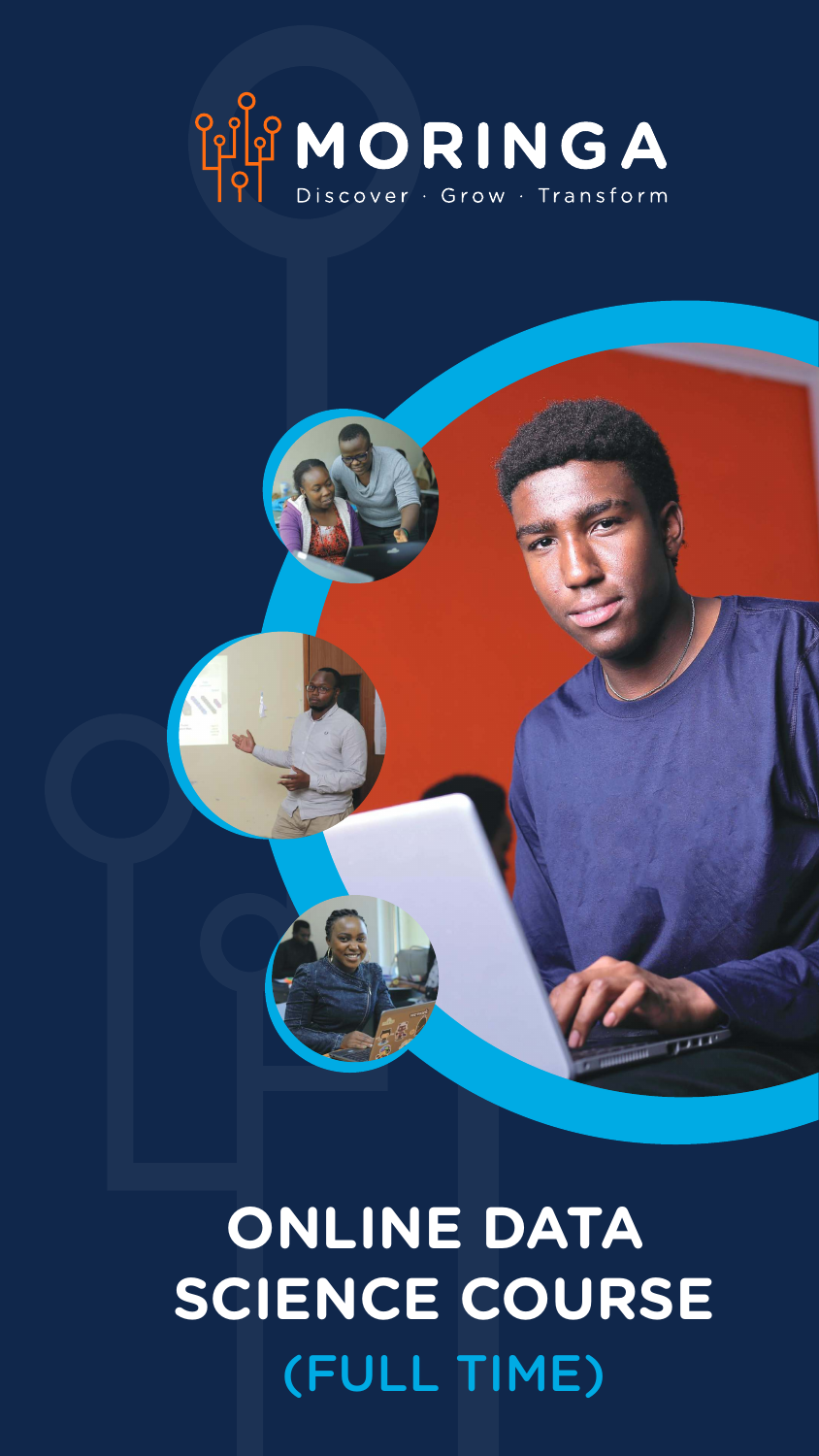## **What is Data Science?**



### **Introduction**

Because Data Science applies to other fields of knowledge, it remains among the most in-demand skills today. Job opportunities in Data Science are projected to grow by over 25% between 2022 and 2030.

Data Science is an interdisciplinary field that deploys algorithms, and other scientific methods and processes to acquire insights and knowledge from data.

In Moringa we are transforming the way tech education is done in African Markets. **All our programs are delivered through a blended learning approach that combines market-aligned courses, a classroom team of talented mentors with the skills and knowledge to deliver growth and results for learners, and an environment that supports student creativity, job market preparation in a fun, open, and transformative learning experience**. We celebrate our diversity and value strong, professional relationships that help our students build their futures with greater confidence, capability, and possibility.

#### Why Study Data Science?

Data Science is one of the most highly sought-after jobs due to the abundance of Data Science career pathways and

#### a lucrative pay scale.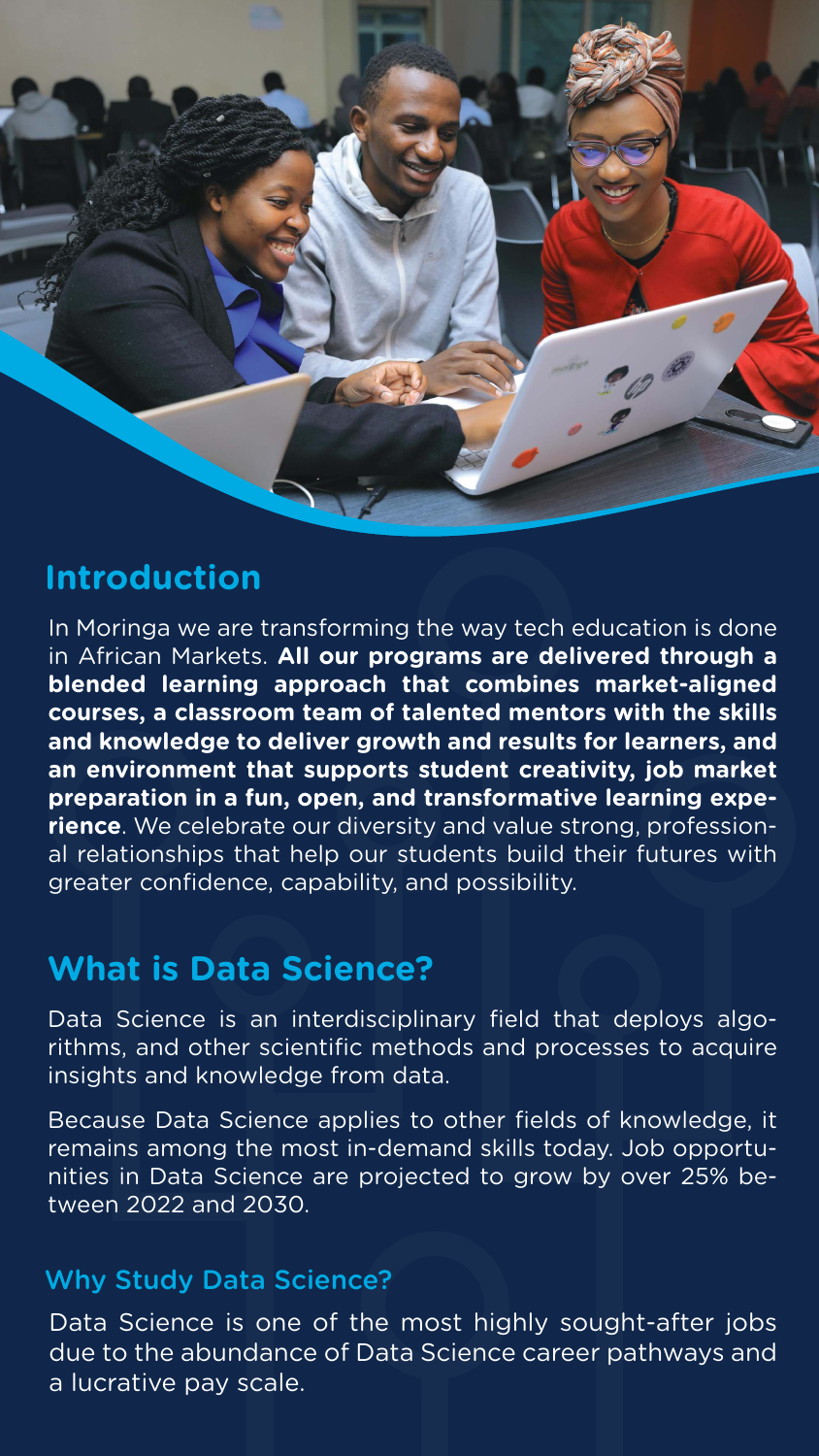#### Pre-requisites:

The minimum requirement is a high school certificate. College students, graduates, and anyone who is already working can join.

Moringa School has also partnered with Dalberg Data Insights to provide learners with real-world datasets. This enables learners will understand how to apply their skills to real-world problems.

- Have a basic understanding of mathematics and statistics concepts.
- Complete a multiple-choice assessment on probability and statistics.

- Introduction to Data Science
- **Programming for Data Science**
- Data Preparation

Frameworks And Programming Languages Covered:



## **Course Outline**

The course is in two stages; Prep and Core. Prep is the introductory stage covering foundations of Data Science while giving learners the programming skills they need in Data Science. Core is the stage at which learners study the advanced topics in Data Science. Upon completion, learners will have worked on different real-world projects, acquired soft skills, and created portfolios that they can use to look for opportunities.

Online classes are live on Google Meet; with daily sessions where learners ask questions and interact with tutors and fellow students. Classes are on weekdays 8am to 5pm except on public holidays.

Prep is the introductory stage covering fundamental concepts in Data Science and an introduction to programming for Data Science. Topics include:

## Course Duration: 5 weeks | **Fees: Kes 43,000**

## **Prep**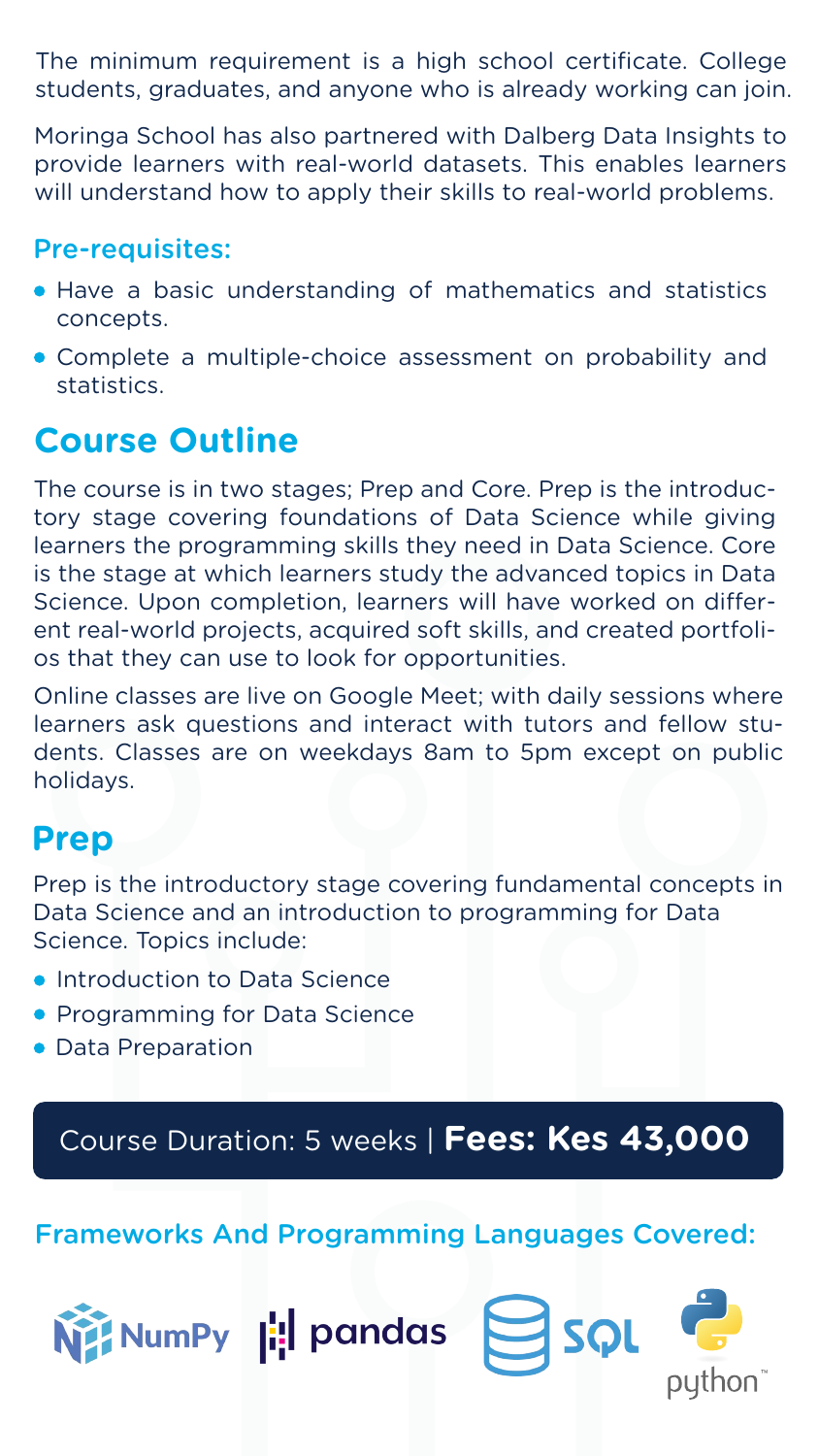- **Statistics for Data Science**
- **Supervised Learning with Python**
- R for Data Science
- Capstone Project

# **Financial Aid**

The aim of our Financial Aid Program is to make the courses and skills training done in Moringa School accessible to people who would otherwise be excluded from the digital revolution due to current financial constraints. With a baseline employment rate of 85% for all job-seeking alumni within 12 months of graduating, a Moringa Education is worth it! Apply for student financing today and start building your future with greater confidence, capability, and new possibilities.



At the end of this stage, learners have the expertise to:

- Model data
- **Analyze and visualize data**
- **Present insights and recommendations from data**

Core is the advanced stage where learners master core Data Science skills and work on real-world projects using business-driven data sets. Upon completion, learners will acquire both technical and soft skills and designed a competitive project portfolio required to secure entry-level opportunities.

#### Topics Covered:

## Course Duration: 18 weeks | **Fees: Kes 131,000**

## **Core**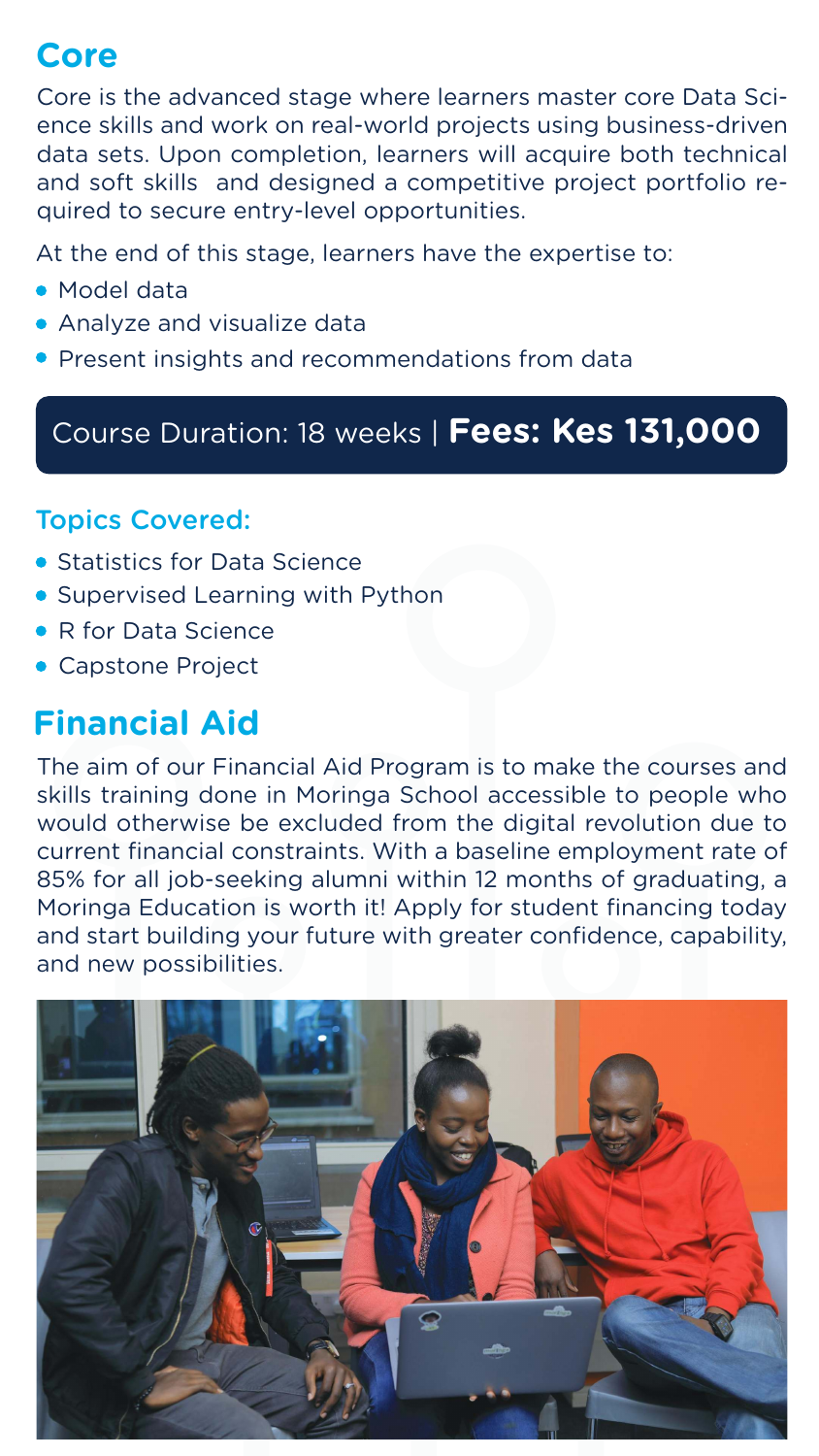#### Partial Scholarships

Moringa School partial scholarships are awarded to students on the basis of demonstrated financial need. To apply, a student is required to have **completed the admission process** into Moringa School, for your respective course.

You can then start your application by expressing interest in Financial Aid by email to **admissions@moringaschool.com**. The admissions team will respond to you with the steps to proceed with your application.

#### Student Loans

At the moment Moringa School loans only apply to **Core students**. Students will be able to apply for the loan for Core in the first week of Prep.

To be eligible to receive Financial aid, you must:

Students can express interest in the loan **during onboarding via a form on the LMS** and our loan partners LEAP will follow-up on next steps.



#### **Eligibility**

- Be above 18.
- Be a citizen or legal resident of Kenya.
- **Have a High School Certificate.**
- Be enrolled or accepted for enrolment as a regular student in an eligible program at Moringa School.ie. Software Development or Data Science.
- Demonstrate Financial need: In general, there must be documented proof of financial need in the form of bank state-

#### ments for a specified period and tax returns to qualify for fi-